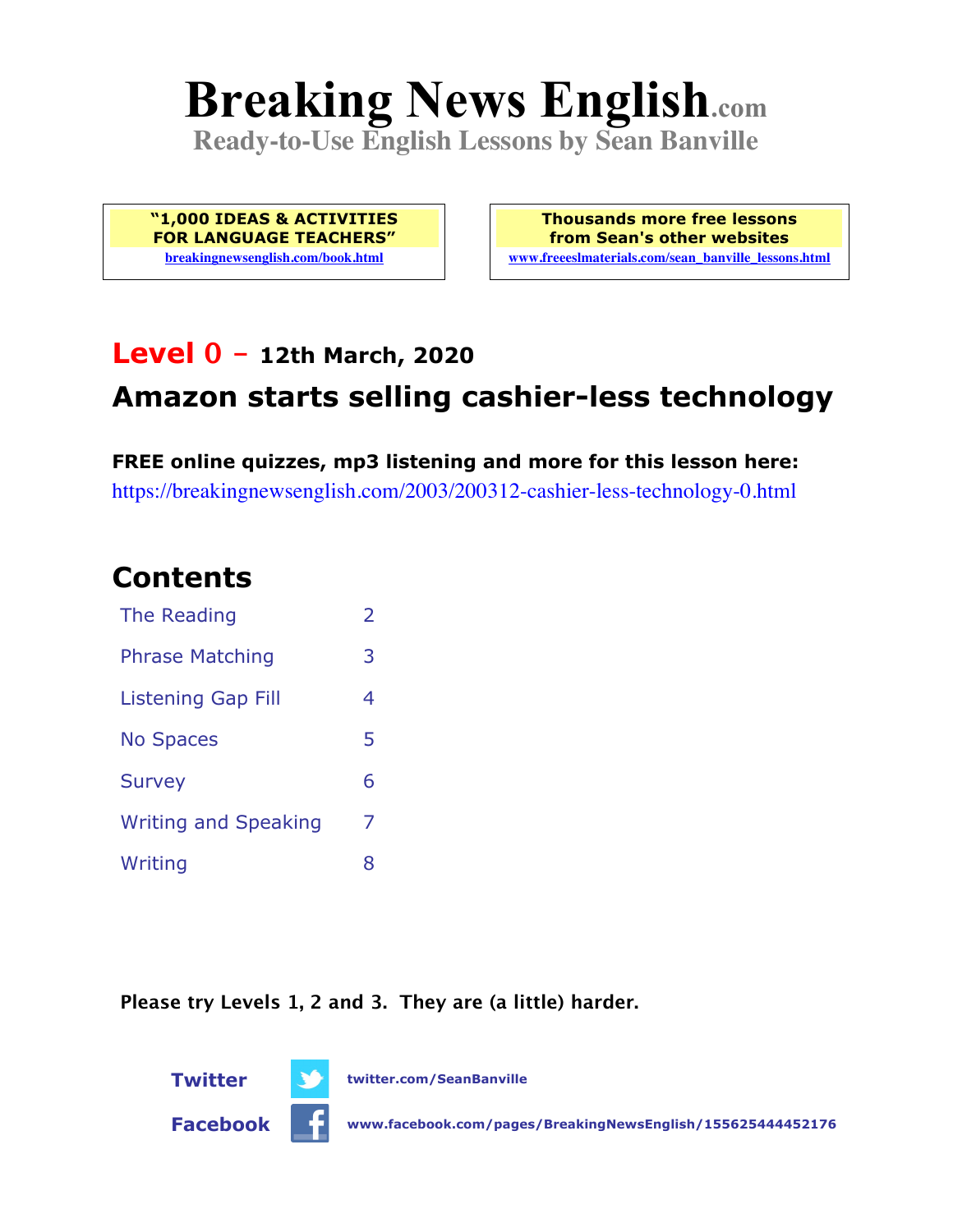# **THE READING**

From https://breakingnewsenglish.com/2003/200312-cashier-less-technology-0.html

Amazon will sell cashier-less technology to stores. It is called "Just Walk Out". It means stores do not need cashiers. Shoppers put shopping in their bag and then... just walk out. The software knows how much shopping a customer has and charges the customer's payment card. Amazon has used the software for two years.

The software will cut the number of cashiers in stores. There will be fewer jobs. Cameras will check what customers have in their bag. The customer then gets a bill and receipt. Amazon will make big money from this. Stores want to end complaints about slow checkouts. Amazon said staff can focus on more valuable activities.

Sources: https://www.**bbc.com**/news/technology-51801674 https://www.**digitaltrends.com**/cool-tech/amazon-offers-its-cashier-free-technology-to-otherretailers/ https://www.**cnet.com**/news/amazon-is-selling-its-cashierless-checkout-tech-to-other-retailers/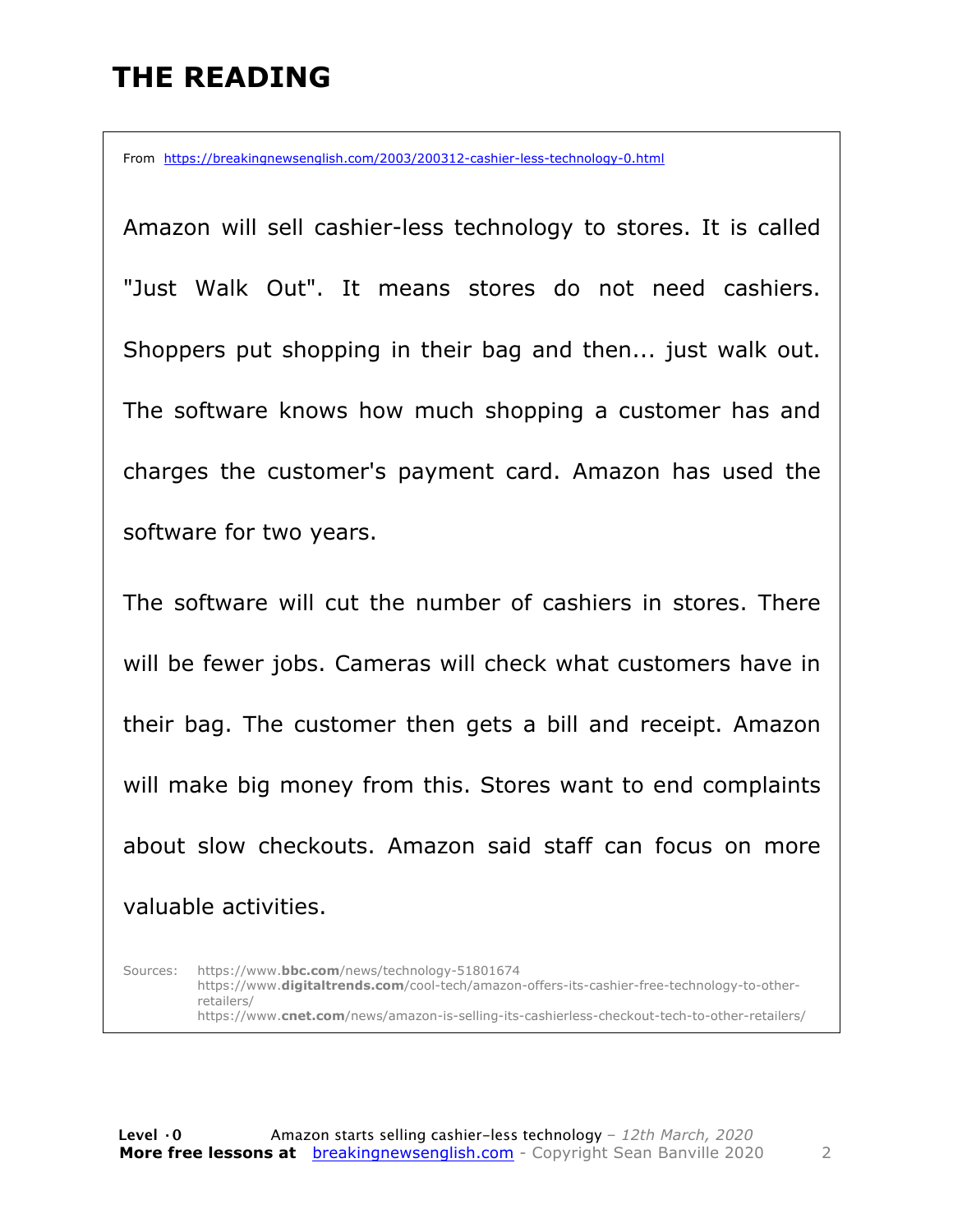# **PHRASE MATCHING**

From https://breakingnewsenglish.com/2003/200312-cashier-less-technology-0.html

#### **PARAGRAPH ONE:**

| 1. Amazon will sell cashier-less  | a. | card               |
|-----------------------------------|----|--------------------|
| 2. It is called                   |    | b. how much        |
| 3. stores do not                  |    | c. for two years   |
| 4. Shoppers put shopping          |    | d. "Just Walk Out" |
| 5. The software knows             |    | e. customer has    |
| 6. how much shopping a            | f. | need cashiers      |
| 7. charges the customer's payment |    | g. in their bag    |
| 8. Amazon has used the software   |    | h. technology      |

#### **PARAGRAPH TWO:**

| 1. cut the number of cashiers |    | a. focus          |
|-------------------------------|----|-------------------|
| 2. check what customers have  | b. | money             |
| 3. The customer then gets     |    | c. checkouts      |
| 4. make big                   |    | d. activities     |
| 5. Stores want to             |    | e. in their bag   |
| 6. slow                       | f. | a bill            |
| 7. Amazon said staff can      |    | g. end complaints |
| 8. more valuable              | h. | in stores         |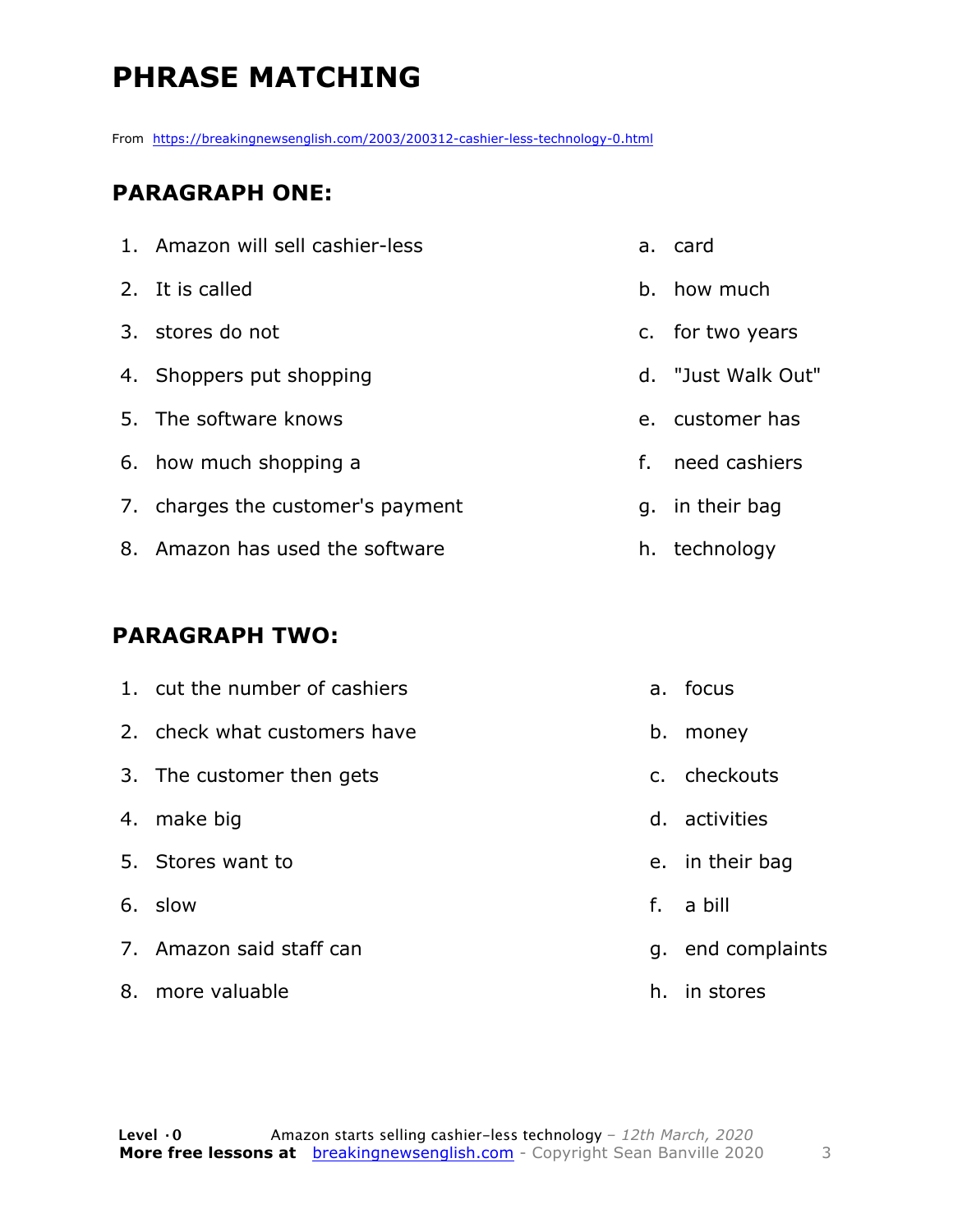# **LISTEN AND FILL IN THE GAPS**

From https://breakingnewsenglish.com/2003/200312-cashier-less-technology-0.html

| Amazon will sell cashier-less technology to stores.                                                                                                                                                                                                                                                                                                                                                        |                           |  |  |
|------------------------------------------------------------------------------------------------------------------------------------------------------------------------------------------------------------------------------------------------------------------------------------------------------------------------------------------------------------------------------------------------------------|---------------------------|--|--|
| $(1) \qquad \qquad \qquad \overbrace{\qquad \qquad }^{(1)}$                                                                                                                                                                                                                                                                                                                                                | "Just Walk Out". It means |  |  |
| (2) ___________________________________ need cashiers. Shoppers                                                                                                                                                                                                                                                                                                                                            |                           |  |  |
| $(3)$ $\qquad \qquad$ their bag and then                                                                                                                                                                                                                                                                                                                                                                   |                           |  |  |
|                                                                                                                                                                                                                                                                                                                                                                                                            |                           |  |  |
| shopping a customer $(5)$ _________________________________the customer's                                                                                                                                                                                                                                                                                                                                  |                           |  |  |
| payment card. Amazon has used the software                                                                                                                                                                                                                                                                                                                                                                 |                           |  |  |
| $(6) \begin{tabular}{l} \hline \rule[1em]{1em}{1em} \rule[1em]{1em}{1em} \rule[1em]{1em}{1em} \rule[1em]{1em}{1em} \rule[1em]{1em}{1em} \rule[1em]{1em}{1em} \rule[1em]{1em}{1em} \rule[1em]{1em}{1em} \rule[1em]{1em}{1em} \rule[1em]{1em}{1em} \rule[1em]{1em}{1em} \rule[1em]{1em}{1em} \rule[1em]{1em}{1em} \rule[1em]{1em}{1em} \rule[1em]{1em}{1em} \rule[1em]{1em}{1em} \rule[1em]{1em}{1em} \rule$ |                           |  |  |
|                                                                                                                                                                                                                                                                                                                                                                                                            |                           |  |  |
| There will (8) _______________________________. Cameras will check what                                                                                                                                                                                                                                                                                                                                    |                           |  |  |
| customers have (9) ________________________. The customer then                                                                                                                                                                                                                                                                                                                                             |                           |  |  |
| gets a (10) ______________________________. Amazon will make big money                                                                                                                                                                                                                                                                                                                                     |                           |  |  |
|                                                                                                                                                                                                                                                                                                                                                                                                            |                           |  |  |
| checkouts. Amazon said staff (12) _________________________ more                                                                                                                                                                                                                                                                                                                                           |                           |  |  |
| valuable activities.                                                                                                                                                                                                                                                                                                                                                                                       |                           |  |  |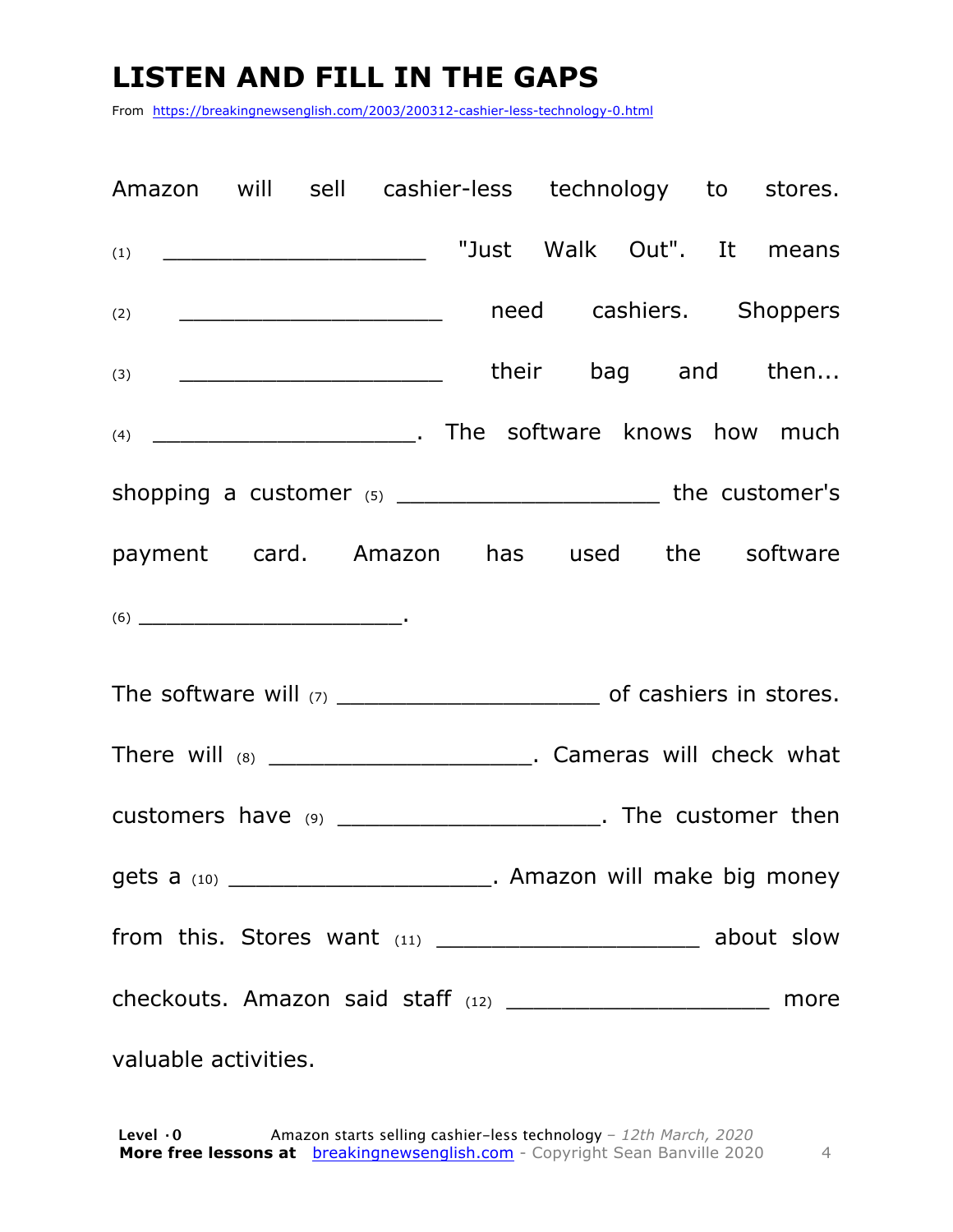# **PUT A SLASH ( / )WHERE THE SPACES ARE**

From https://breakingnewsenglish.com/2003/200312-cashier-less-technology-0.html

Amazonwillsellcashier-lesstechnologytostores.Itiscalled"JustWalkO

ut".Itmeansstoresdonotneedcashiers.Shoppersputshoppingintheir

bagandthen...justwalkout.Thesoftwareknowshowmuchshoppingac

ustomerhasandchargesthecustomer'spaymentcard.Amazonhasuse

dthesoftwarefortwoyears.Thesoftwarewillcutthenumberofcashiersi

nstores.Therewillbefewerjobs.Cameraswillcheckwhatcustomershav

eintheirbag.Thecustomerthengetsabillandreceipt.Amazonwillmake

bigmoneyfromthis.Storeswanttoendcomplaintsaboutslowcheckout

s.Amazonsaidstaffcanfocusonmorevaluableactivities.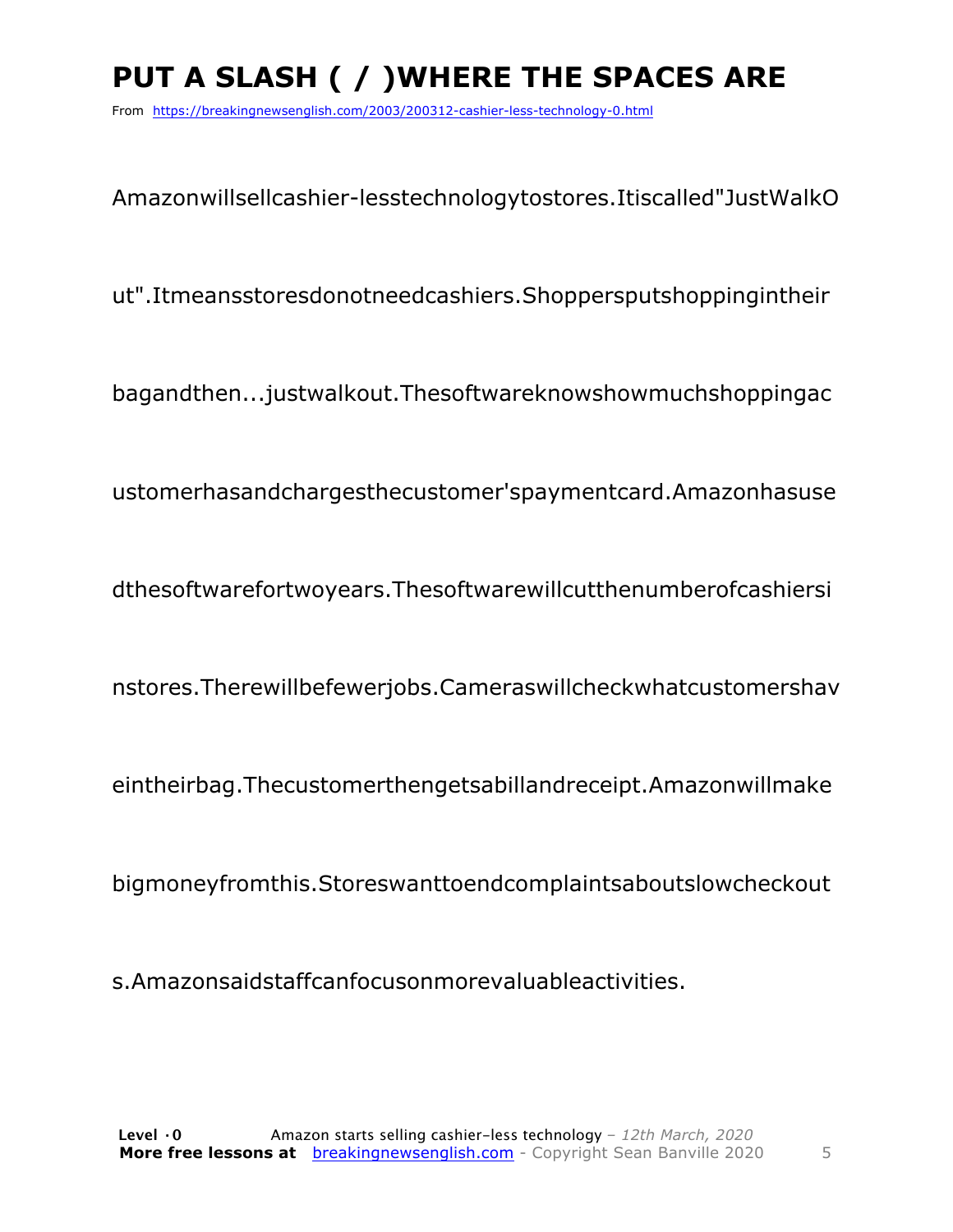# **CASHIERS SURVEY**

From https://breakingnewsenglish.com/2003/200312-cashier-less-technology-4.html

Write five GOOD questions about cashiers in the table. Do this in pairs. Each student must write the questions on his / her own paper.

When you have finished, interview other students. Write down their answers.

|      | STUDENT 1 | STUDENT 2 | STUDENT 3 |
|------|-----------|-----------|-----------|
| Q.1. |           |           |           |
| Q.2. |           |           |           |
| Q.3. |           |           |           |
| Q.4. |           |           |           |
| Q.5. |           |           |           |

- Now return to your original partner and share and talk about what you found out. Change partners often.
- Make mini-presentations to other groups on your findings.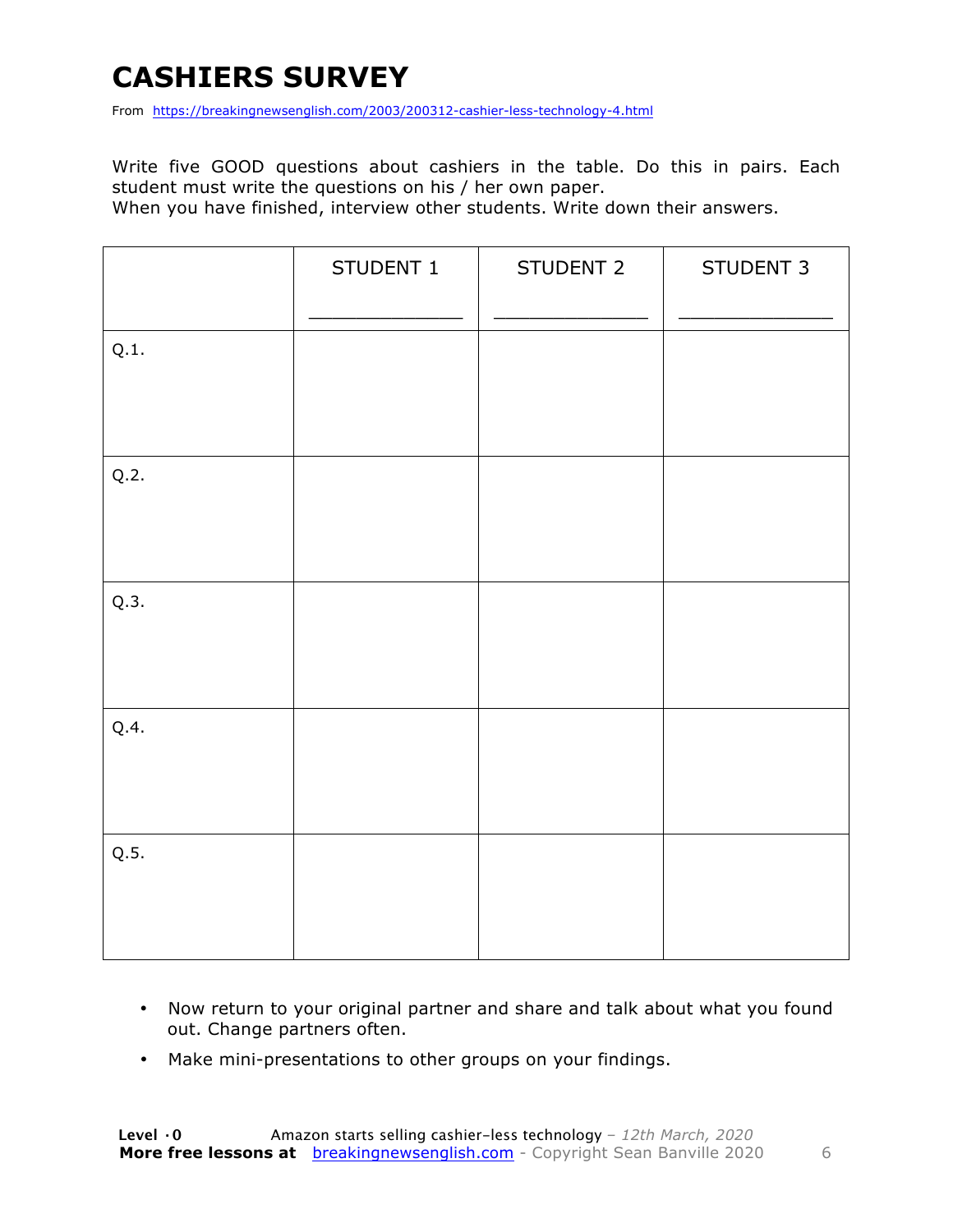### **WRITE QUESTIONS & ASK YOUR PARTNER(S)**

Student A: Do not show these to your speaking partner(s).

| a) |  |  |
|----|--|--|
| b) |  |  |
| c) |  |  |
| d) |  |  |
| e) |  |  |
| f) |  |  |
|    |  |  |

*Amazon starts selling cashier-less technology – 12th March, 2020* More free lessons at breakingnewsenglish.com

-----------------------------------------------------------------------------

# **WRITE QUESTIONS & ASK YOUR PARTNER(S)**

Student B: Do not show these to your speaking partner(s).

| a) |  |  |  |
|----|--|--|--|
| b) |  |  |  |
| c) |  |  |  |
| d) |  |  |  |
| e) |  |  |  |
| f) |  |  |  |
|    |  |  |  |